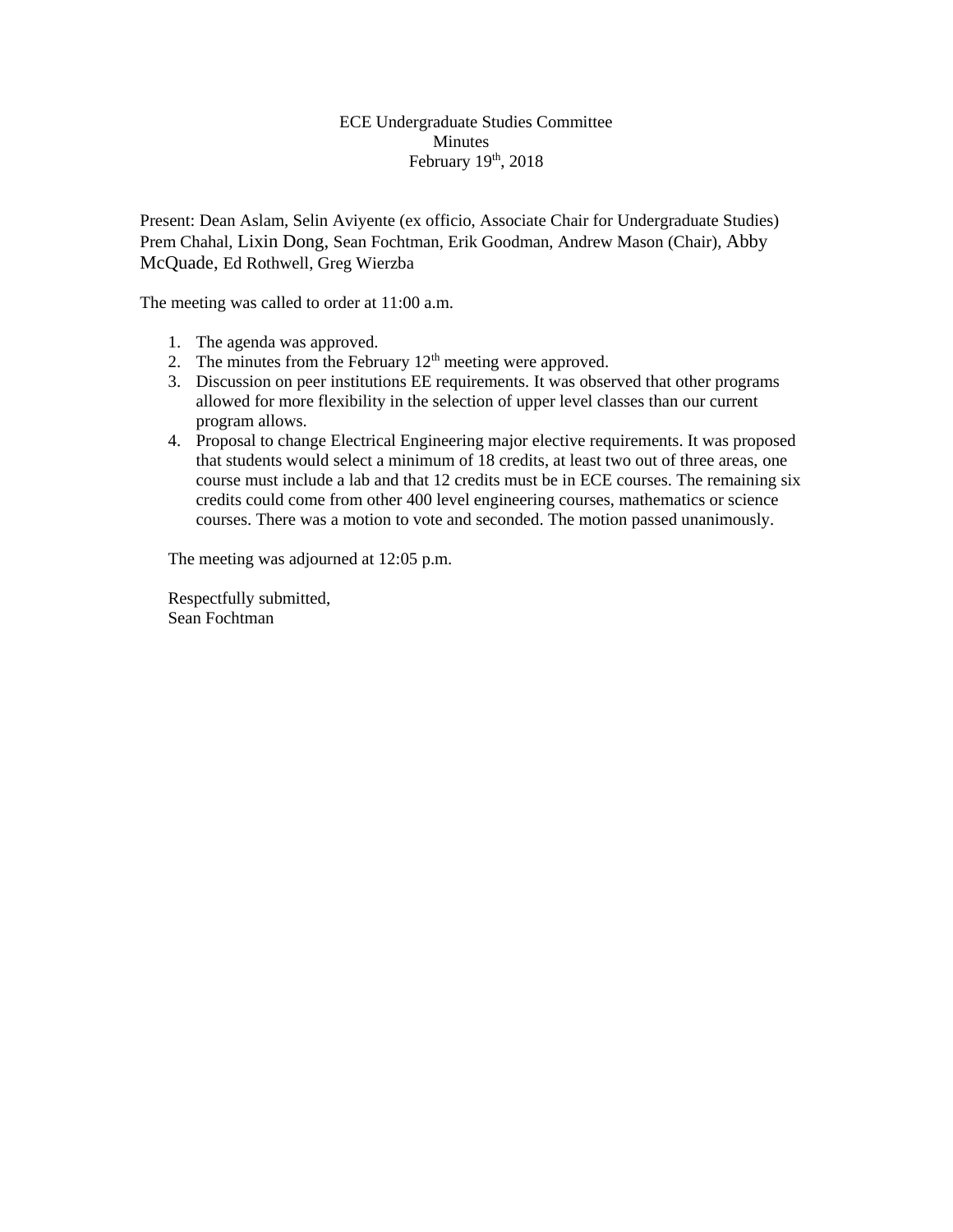# **ECE Undergraduate Studies Committee** Draft Minutes Feb. 12, 2018

Present (all): Dean Aslam, Selin Aviyente (ex officio, Associate Chair for Undergraduate Studies), Virginia Ayres, Prem Chahal, Lixin Dong, Sean Fochtman, Erik Goodman, Andrew Mason (Chair), Abby McQuade (Student Representative), Edward Rothwell (Representative to College UGSC), Gregory Wierzba.

The meeting was called to order at 11:00 a.m. by Andrew Mason.

- 1. Minutes from 1/29/18 and 2/5/18 meetings were approved.
- 2. Andrew Mason reported the flexibility of MSU definition of "concentrations".
- 3. Andrew Mason reported last week's action items
	- (1) Prem has been tasked with working with other faculty to consider proposing a new ECE474
	- (2) A proposed CpE curriculum has been sent to CSE for feedback; aiming at opening a communication path with CSE and requesting to add ECE prerequisites.
	- (3) Mason met with Papapolymerou on Thr Feb 8 to discuss issue of ECE students taking CSE courses.
	- (4) Mason has asked several CPE-group faculty to consider issue of ECE410 and ECE374 and moving ECE410 out of the CPE 'core' electives.
- 4. Philosophy on EE Curriculum:

(1) EE breadth: Committee discussed if 300-level courses (8 courses) are sufficient for EE breadth

(2) Committee members were assigned to investigate a peer university each to determine how many non-elective (semester) credits are in the EE BS program and how many required  $\&$ scripted 400-level credits.

- 5. EE major electives:
	- (1) New proposal:

1) Motivations: minimize any additional requirements and focus on allowing more student choice

2) Two options of discipline areas: 8 or 3 areas

3) Updated Concentrations

(2) The committee discussed the new proposal on motivations to make changes, number and division of areas, and concentrations and who should drive this.

The meeting was adjourned at 12:00 p.m.

Respectfully submitted, Lixin Dong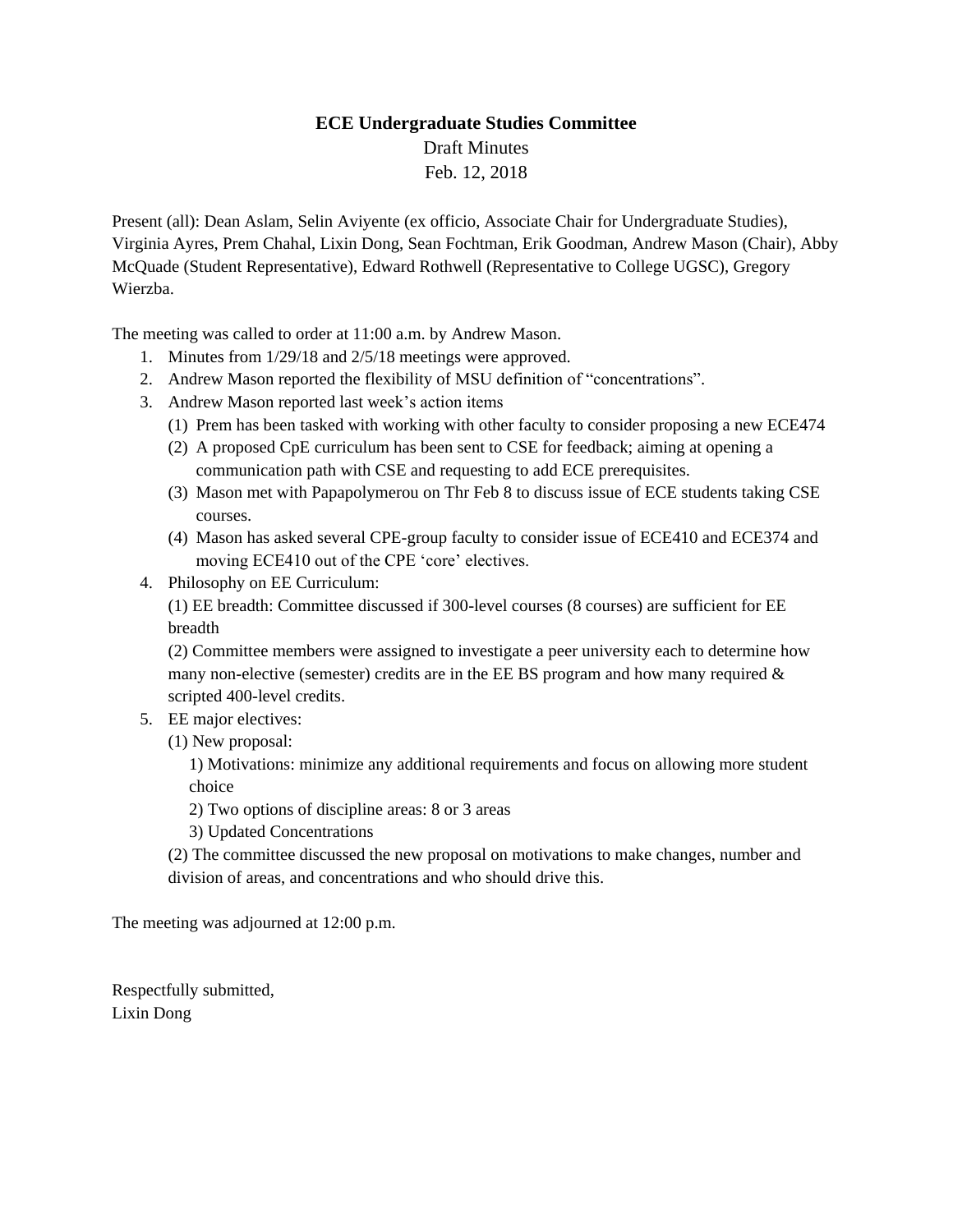## ECE Undergraduate Studies Committee Draft Minutes Feb. 02, 2018

**Present:** Dean Aslam, Prem Chahal, Lixin Dong, Sean Fochtman, Andrew Mason (Chair), Abby McQuade (Student Representative), Ed Rothwell, Greg Wierzba.

The Meeting was convened by Andrew Mason at 11:00 a.m.

- 1. The minutes from the previous meeting (1/29/18) will be approved at the next meeting (2/12/2018).
- 2. ECE 474:
	- a) Prem to discuss a potential new ECE474 with Tim Hogan, Nelson Sepulveda, and Virginia Ayres.
	- b) Need a temporary solution for students planning to take ECE474 during the transition period.
- 3. Electives:
	- a) Current elective requirement: 18 credits (6 courses) from 4 (of 7) areas.
	- b) Possible course re-organization was discussed (ME course organization was used as an example)
		- Goal: Align the courses such that students can explore subjects more deeply and increase their technical skills.
			- o Potentially arrange electives in concentrations (e.g., Wireless, Electronics and Instrumentations, Security).
- 4. Andrew to talk to John Papapolymerou about challenges associated with ECE students trying to enroll in CSE courses.

The meeting was adjourned at 12:10 p.m.

Respectfully submitted,

Prem Chahal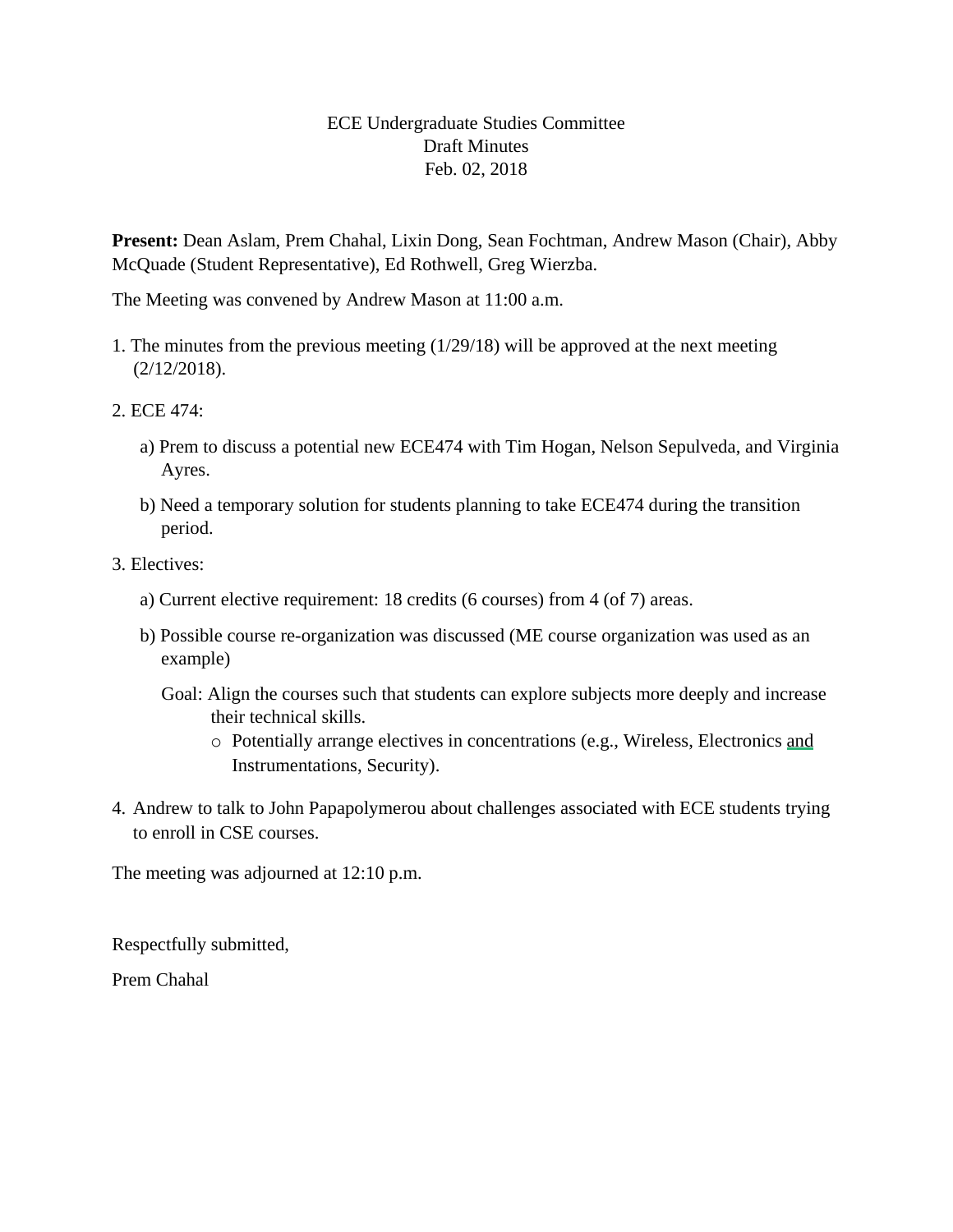## ECE Undergraduate Studies Committee Minutes of Meeting on 01/29/18

**Members:** Dean Aslam, Selin Aviyente (ex officio, Associate Chair for Undergraduate Studies), Virginia Ayres, Prem Chahal, Lixin Dong, Sean Fochtman, Erik Goodman, Andrew Mason (Chair), Abby McQuade (Student Representative), Ed Rothwell, Greg Wierzba (*all present*).

- 1. The Meeting was convened by Andrew Mason at 11:04 a.m.
- 2. The minutes from the previous meeting (1/22/18) were approved with amendments.
- 3. *ECE374 and CPE Degree:* Andrew Mason initiated the discussion on the changes in CPE degree program. It was pointed out that too many prerequisites for ECE 374 may cause a problem.
- 4. *EE Major Electives:* Different ideas were discussed using the ME UG courses as an example. ECE477 was discussed briefly without reaching any conclusion.
- 5. A letter to UGSC by Elias Strangas, distributed at the meeting, appreciated the UGSC's efforts to make changes in the offering of 400 level courses on one hand but expressed concerns on the other. This letter was mentioned in the meeting without any discussion.
- 6. The meeting was adjourned at 12:06 p.m.
- 7. The next meeting will be on February 5, 2018.

Submitted by,

Dean Aslam

**Meeting Agenda** 1. Assign minutes taker (last: Ayres); 2. Approval of minutes from 12/22/17 3. new ECE374 and CpE degree; 4.EE major electives (see proposal below) 5. define semester of offering for new 400 levels (417, 426, 430, 431, 433) 6. New business? 7. Next meeting a. review/approve ECE374 new course form (Chahal please email final to everyone) b.review/approve ECE431 new course form (Mason please email draft to everyone) c. proposed new CPE curriculum 8. Adjourn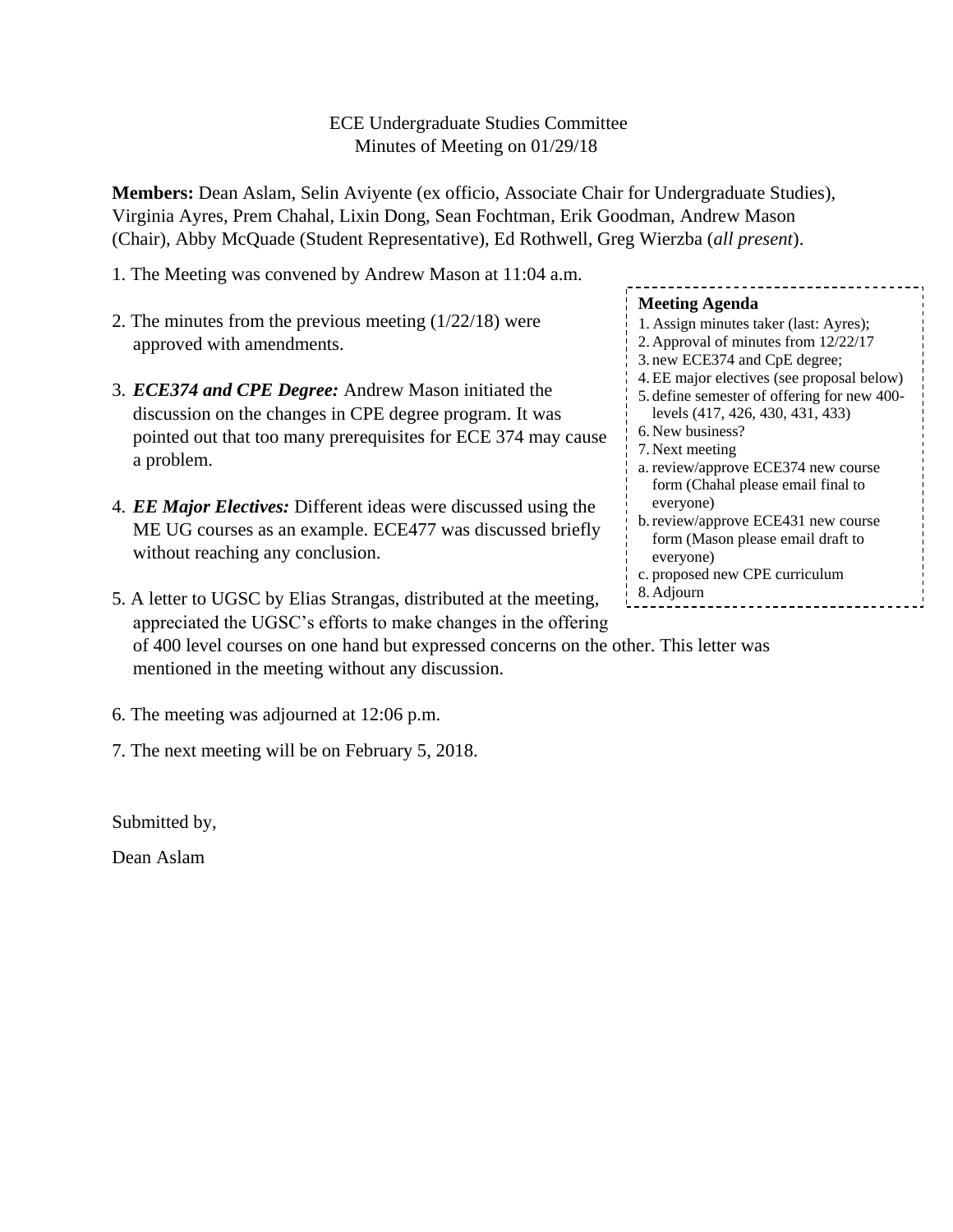ECE Undergraduate Studies Committee Minutes of Meeting Held on 01/22/18

Present (in bold): Dean Aslam, **Selin Aviyente (ex officio, Associate Chair for Undergraduate Studies), Virginia Ayres, Prem Chahal, Lixin Dong, Sean Fochtman,** Erik Goodman, **Andrew Mason (Chair), Abby McQuade (Student Representative), Edward Rothwell (Representative to College UGSC), Gregory Wierzba.**

- 1. The meeting was convened at 10:02 a.m. by Andrew Mason.
- 2. Minutes from the meeting on December  $7<sup>th</sup>$  were unanimously approved with no amendments.
- 3. A recap of completed actions from Fall2017 was given by Andrew Mason, Chair:
	- a. ECE 366 as a requirement for CPE majors was approved
	- b. Changes (additions and deletions) to ECE 466 course content were approved
	- c. Approval was given to remove ME 201 Thermo and CE 221 Statics from the required program for EE majors.
	- d. Approval was given to suspend ECE 411 and ECE 412 starting in F18-S19 (not taught or listed but number remains available)
	- e. ECE 491: Embedded Cyber-physical Systems and ECE 491: Smart Sensor Systems will be added to the F18-S19 course offerings, respectively
- 4. Further discussion of revisions to ECE 474: Principles of Electronic Devices to restructure it as a 300-level course was given by Prem Chahal.
- 5. New business: the re-structuring of EE and CPE major course requirements into Technology Area tracks was initiated by Andrew Mason, Chair. Each track will be designated as a concentration, which is an officially recognized College of Engineering designation recorded on the student's transcript.
- 6. With participation by all committee members, an initial draft was produced that grouped all 400 level course offerings into the following Areas, with minimal overlap:
	- a. Biomedical Engineering (present status as a concentration)
	- b. Energy Systems
	- c. Cyber Physical Systems: a. Hardware and b. Software
	- d. Internet of Things
	- e. Instrumentation
	- f. Micro and Nano Engineering
	- g. Robotics and Intelligent Manufacturing
	- h. Wireless Communications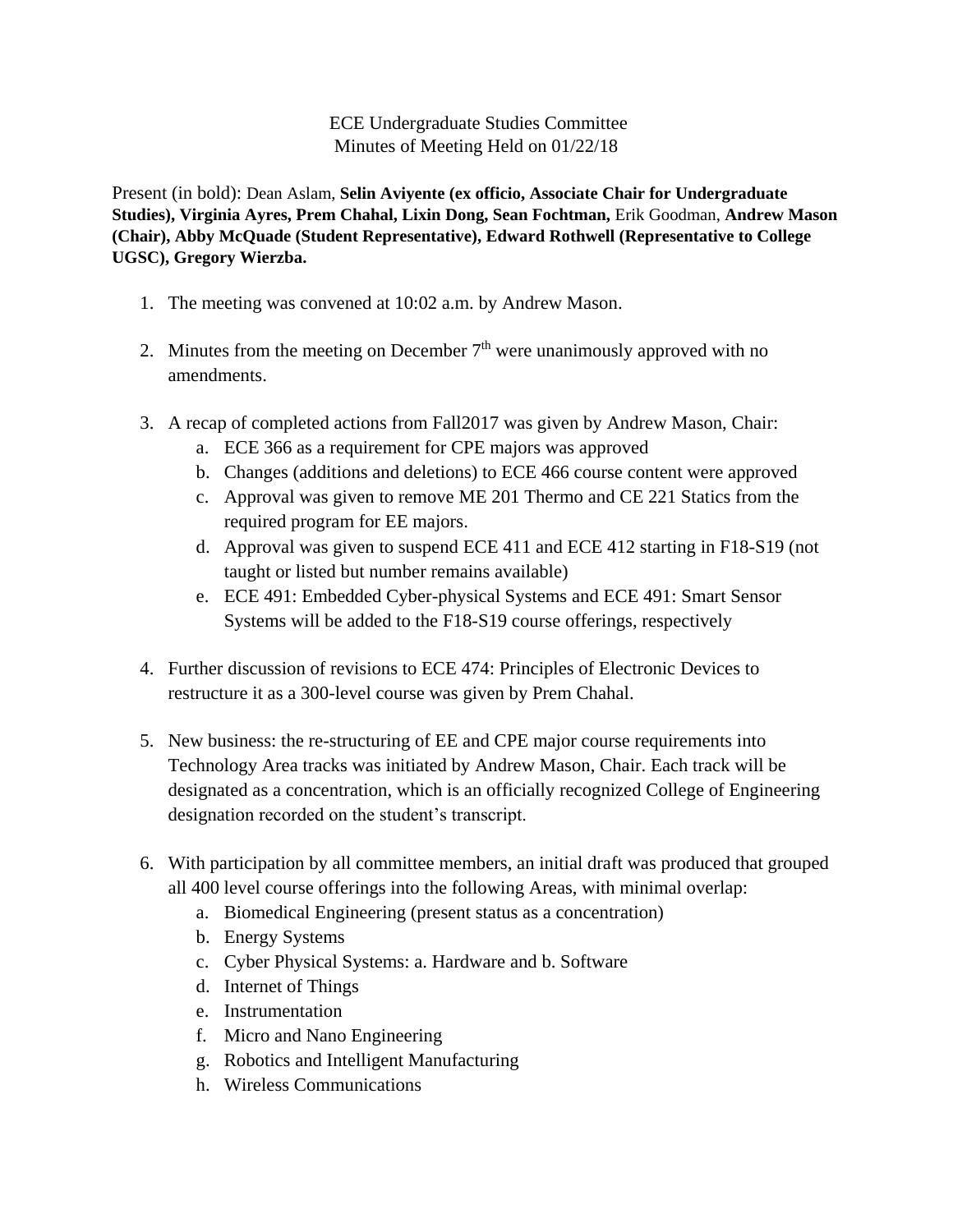7. The meeting was adjourned at 12:00 pm.

Submitted by, Virginia Ayres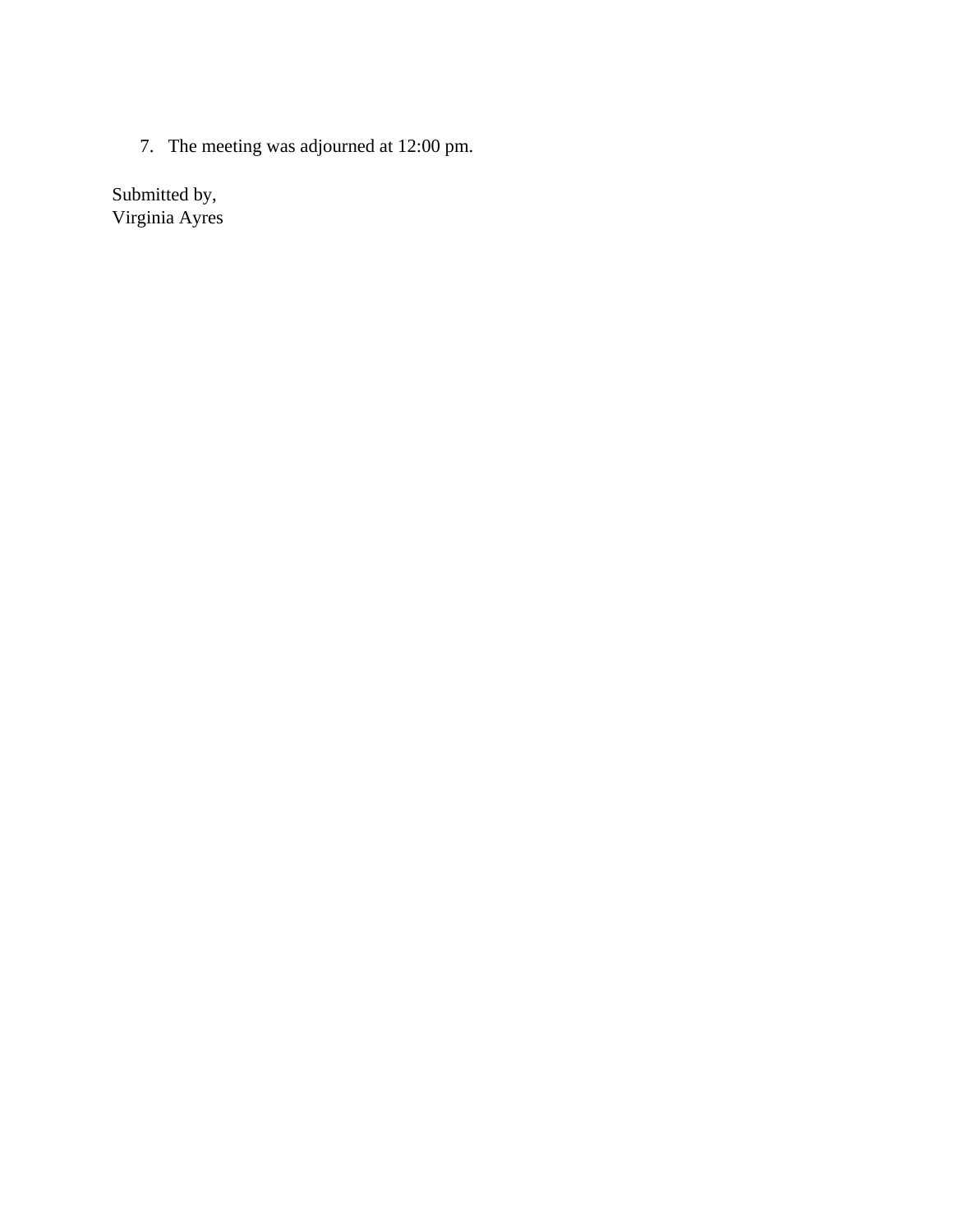#### ECE Undergraduate Studies Committee Draft Minutes December 7, 2017

Present: Selin Aviyente (ex officio, Associate Chair for Undergraduate Studies), Prem Chahal, Sean Fochtman, Andrew Mason (Chair), Abby McQuade (student representative), Ed Rothwell, Greg Wierzba

The meeting was called to order at 10:05 a.m.

- 1. The agenda was approved.
- 2. The minutes of the November  $30<sup>th</sup>$  meeting were approved.
- 3. New CPE courses, ECE 430 and 431, will be added as ECE 491s for Fall 2018 and Spring 2019, respectively. Eventually, ECE 430 will be co-listed with ECE 830 and offered every Fall.
- 4. An ECE 489 proposal from a CPE senior student was evaluated and approved.
- 5. Updates on undergraduate course changes and additions
	- a. New energy systems courses were discussed.
	- b. Changes to ECE 466 were approved with amendments.
	- c. A discussion on revising the structure of the major electives for EE majors was held.

The meeting was adjourned at 11:00 a.m.

Respectfully submitted, Selin Aviyente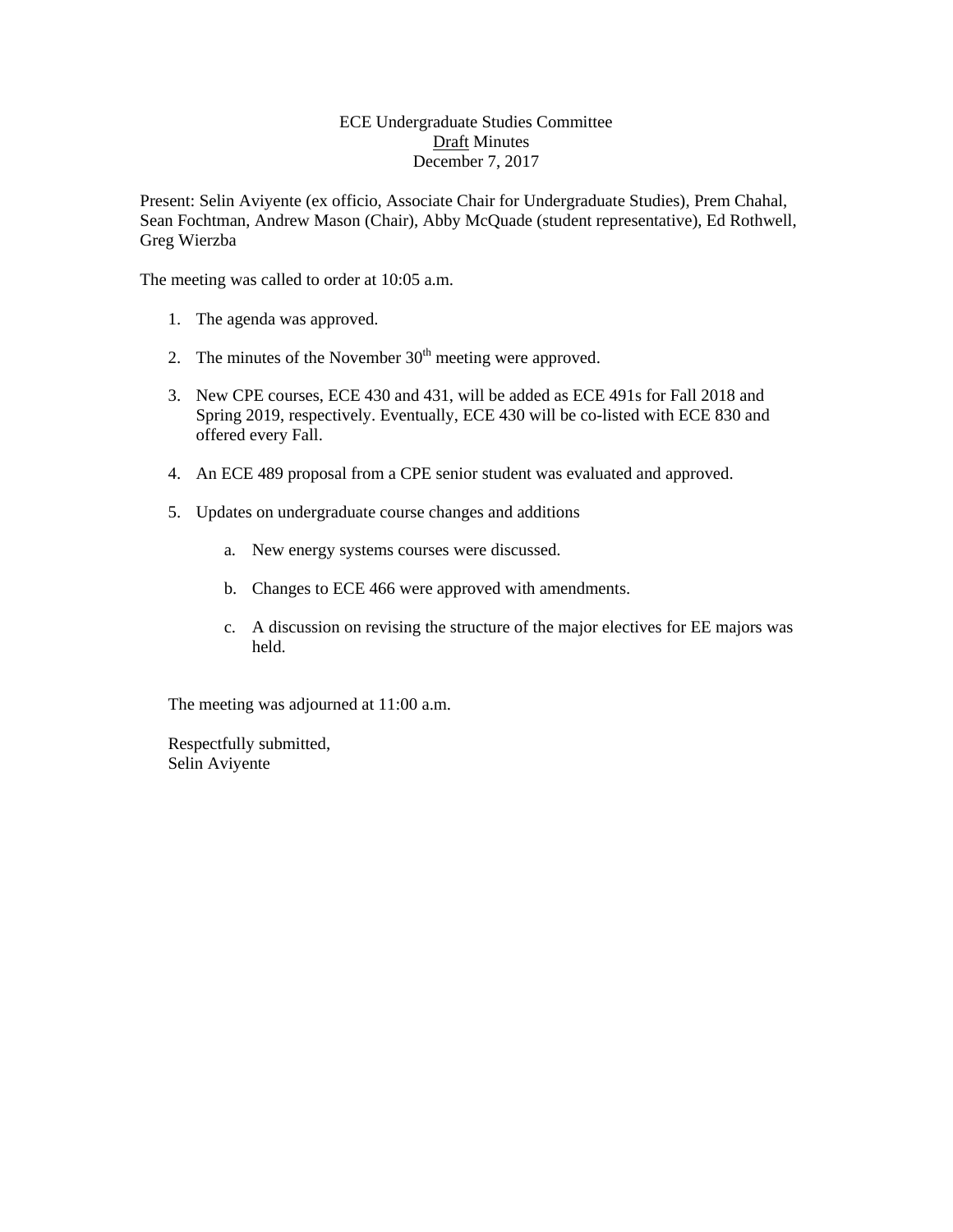#### ECE Undergraduate Studies Committee Minutes 30 November 2017

Present: Selin Aviyente (ex officio, Associate Chair for Undergraduate Studies), Abby McQuade (Student Representative), Sean Fochtman, Andrew Mason (Chair), Ed Rothwell, Greg Wierzba

The meeting was called to order at 10:00 a.m.

- 1. The minutes of the 9 November 2017 meeting was approved.
- 2. The Committee discussed possible prerequisites for the proposed 300-level solid state course. Committee members agreed that ECE 202 would be an appropriate prerequisite for reasons of both technical background and maturity.
- 3. The Committee decided that offerings of ECE 411 will be suspended for the academic year 2018-2019 in preparation for its eventual elimination.
- 4. A. Mason informed the Committee that a new embedded systems course will be taught under ECE 491 in Fall 2018, and a new course in smart sensors will be taught under ECE 491 in Spring 2019.
- 5. A course change for ECE 446 was presented by S. Aviyente. The only change is the removal of ECE 466 as an associated course (which prevents students from taking both ECE 446 and ECE 466). The course change was approved.
- 6. A course change for ECE 466 was presented by S. Aviyente. Changes are threefold. First, ECE 446 is removed as an associated course. Second, the title is changed slightly to remove mention of filters. Third, the course description and associated topics are changed to better reflect what is currently taught in the class. The course change was approved.
- 7. A. Mason described updates to the CSE curriculum. One change that impacts the CpE program is the renumbering of CSE 410 (required for CpE majors) to the 300-level. The impact should be slight, depending on associated changes to prerequisites which are yet to be decided.
- 8. The Committee began to discuss the structure of the senior elective requirement in the EE program. Discussion will continue in future meetings.

### **The next meeting of the Committee is on December 7, 2017, at 10:00 am.**

The meeting adjourned at 11:10 a.m.

Respectfully submitted, Ed Rothwell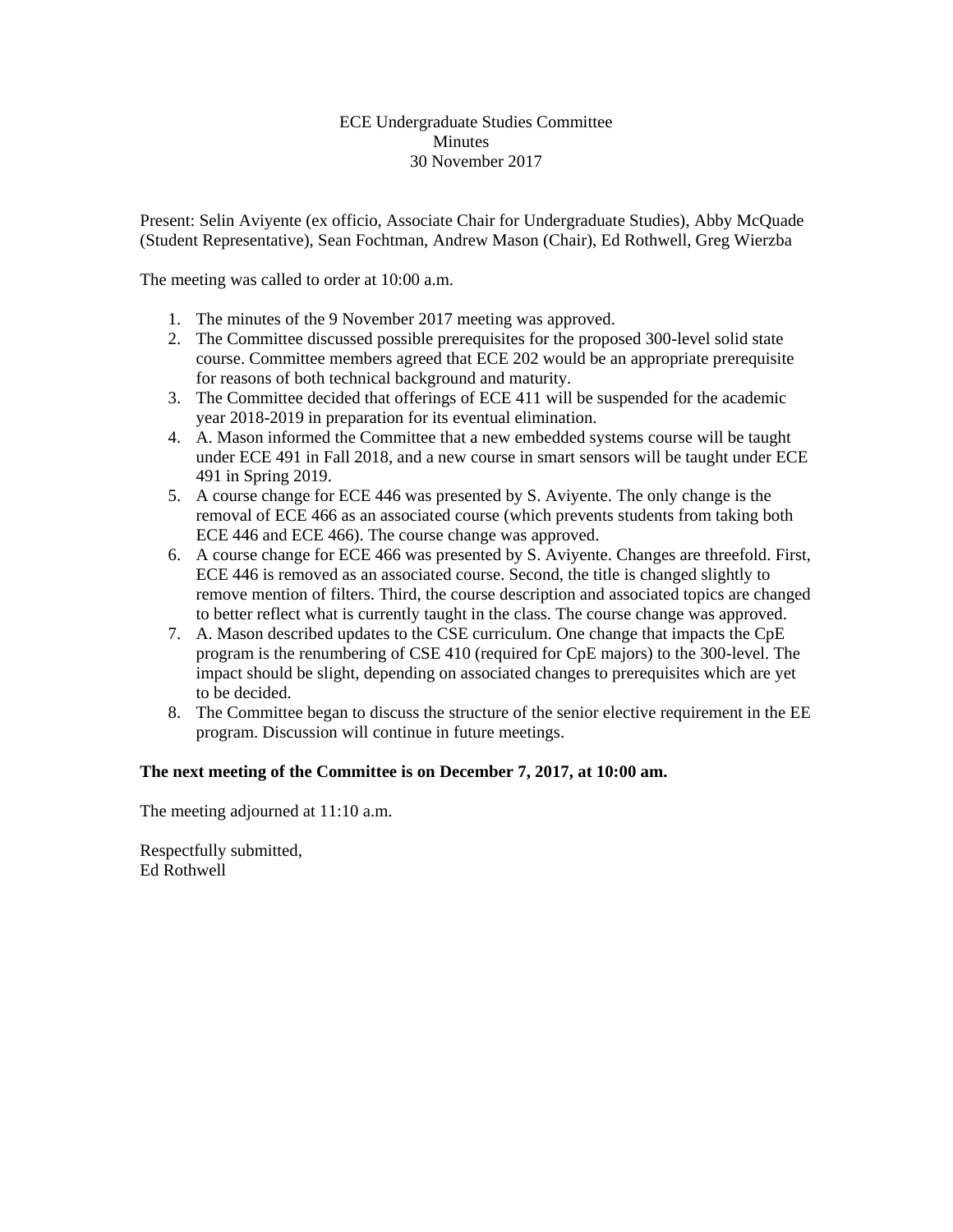#### ECE Undergraduate Studies Committee Minutes November  $9<sup>th</sup>$ , 2017

Present: Virginia Ayres, Prem Chahal, Andrew Mason (Chair), Abby McQuade (student representative), Joydeep Mitra (Guest), Ed Rothwell

The meeting was called to order at 10:00 a.m.

- 1. The agenda was approved.
- 2. The minutes of the October  $26<sup>th</sup>$  meeting were approved as amended.
- 3. Updates on undergraduate course changes and additions
	- a. J. Mitra presented ideas on energy related UG courses
		- i. There is interest from power group to offer 400-level energy related courses (potentially two courses)
		- ii. "Overlapping" these courses with 800-level is a viable option. In particular, with 800-level courses currently being offered by J. Mitra
		- iii. Tabulate all courses being offered across campus and decide if a minor in energy can be offered from ECE
	- b. P. Chahal presented outline of the proposed 300-level semiconductor device course. Also discussed its impact on existing 300- and 400-level courses, and starting of a new 400-level course in the area of renewables
		- i. Course material from ECE 474 to be moved to the proposed 300-level course
		- ii. Make it a required course for Electrical Engineering students
		- iii. Prerequisites: PHY 183 & 184
		- iv. Prerequisite to 477 and renewable energy course (see vii)
		- v. Restrictions: Open only to juniors or seniors or graduate students in the ECE or CmpE.
		- vi. To be offered twice a year (Fall and Spring)
		- vii. Discussed option to start a 400-level renewable energy course (covering solar cells, thermoelectric devices, etc.) in place of ECE474. Needs further discussion.

The meeting was adjourned at 11:00 a.m.

Respectfully submitted, Prem Chahal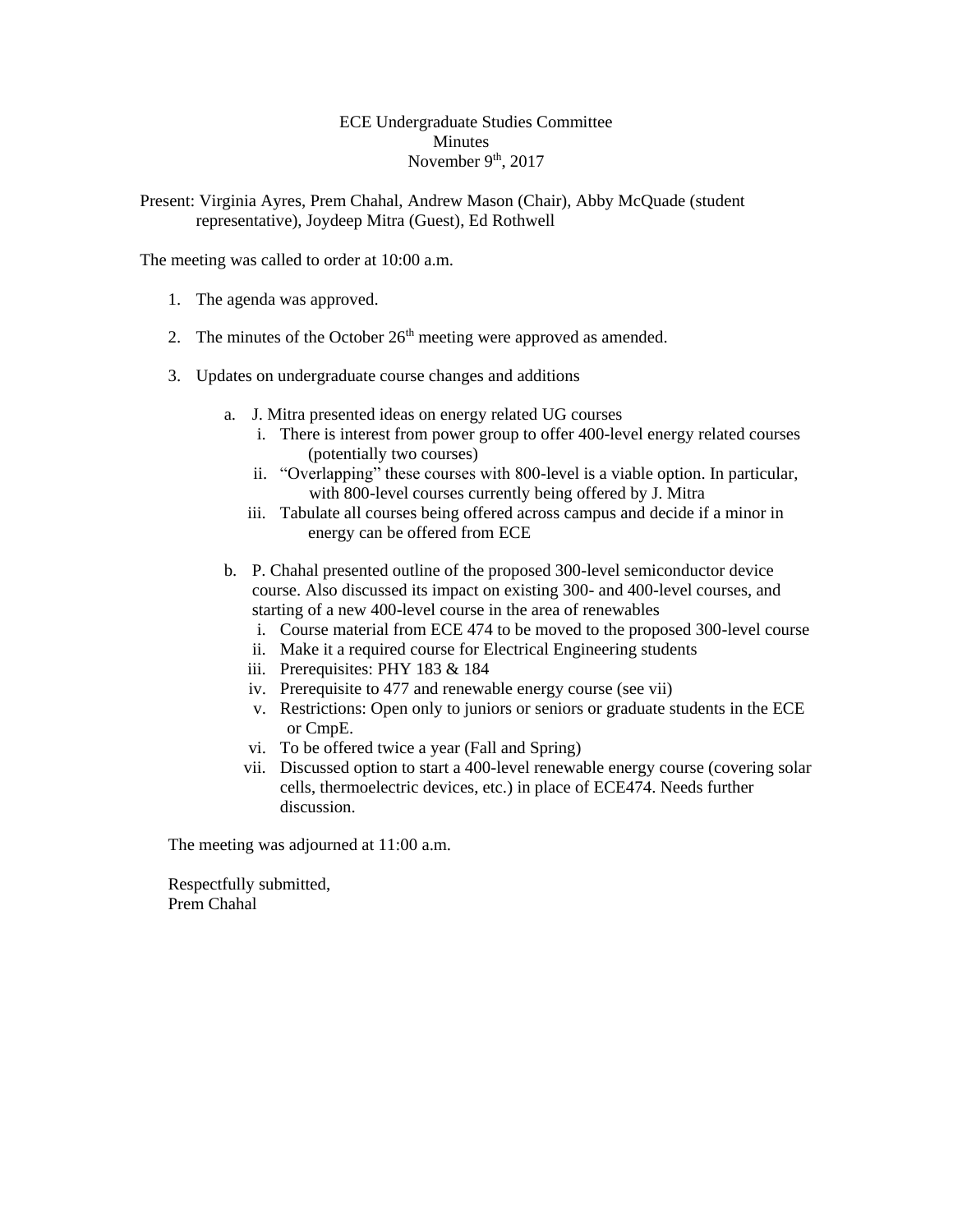#### ECE Undergraduate Studies Committee **Minutes** October  $26<sup>th</sup>$ , 2017

Present: Selin Aviyente (ex officio, Associate Chair for Undergraduate Studies), Erik Goodman, Andrew Mason (Chair), Abby McQuade (student representative), Ed Rothwell, Greg Wierzba

The meeting was called to order at 10:00 a.m.

- 1. The agenda was approved.
- 2. The minutes of the October  $12<sup>th</sup>$  meeting were approved as amended.
- 3. The next two meeting dates for Fall semester were set as November  $9<sup>th</sup>$  and November  $30<sup>th</sup>$ .
- 4. A request by two EE major senior students to count BE 475 International Studies in Biosystems Engineering as a major elective was discussed and approved.
- 5. Updates on undergraduate course changes and additions
	- a. Discussion on changes to and merging of ECE 410 and ECE 412 were discussed. It was suggested that ECE 412 be offered as a joint undergraduate/graduate class with ECE 832. ECE 410 content will be changed to emphasize analog circuit design and to make it a core course in Computer Engineering.
	- b. J. Mitra is working on a new energy based course and will be invited to come to the next meeting.
	- c. V. Srivastava and X. Tan are working on an undergraduate robotics course.
	- d. The motion to remove associations between ECE 446 and ECE 466 was approved.

The meeting was adjourned at 11:00 a.m.

Respectfully submitted, Selin Aviyente